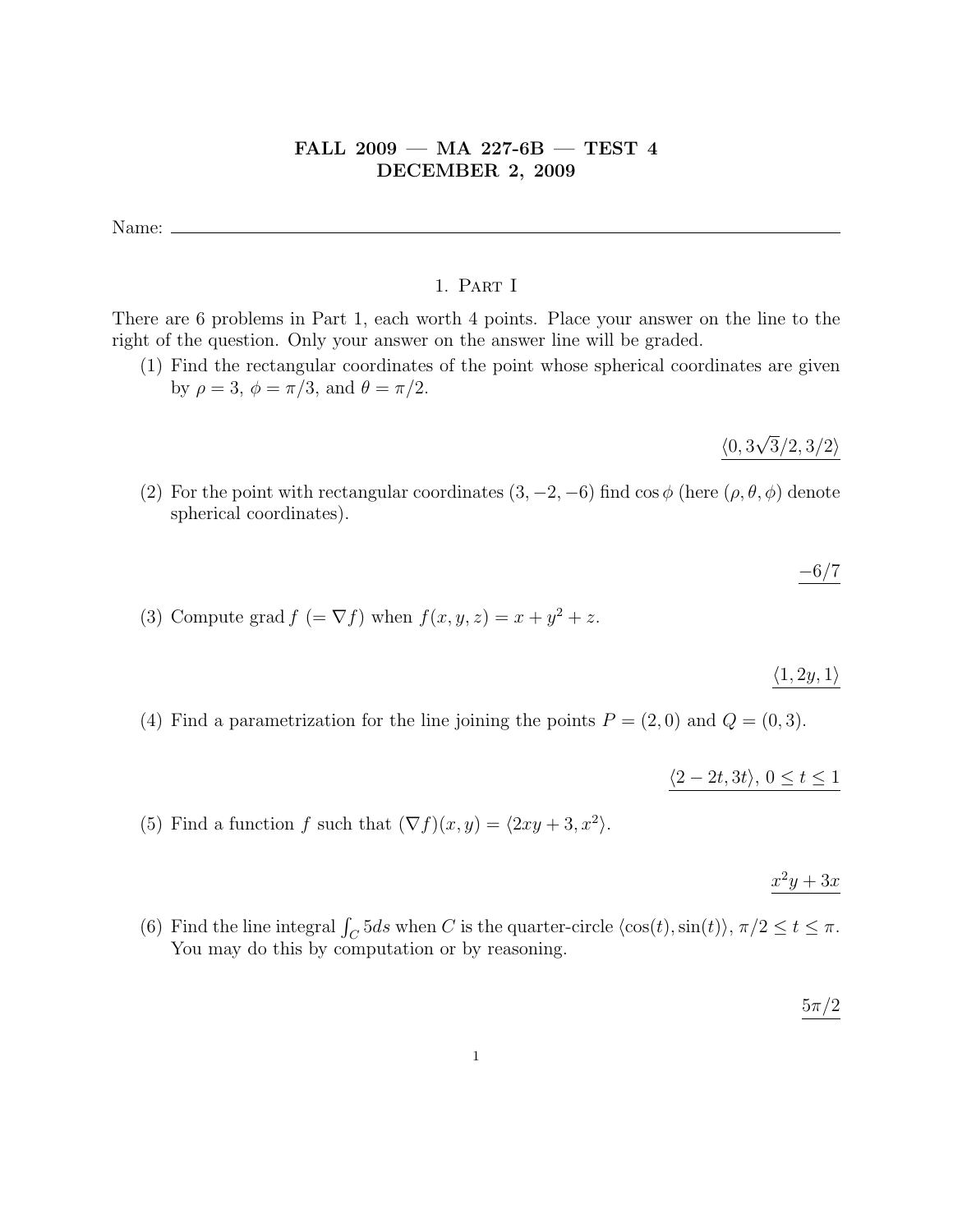#### 2. Part II

There are 3 problems in Part 2. Choose two of the problems to work on. Each of these two is worth 18 points. On problems in Part 2 partial credit is awarded where appropriate. Your solution must include enough detail to justify any conclusions you reach in answering the question. Points will be subtracted if the reasoning is missing or incorrect.

(1) Using spherical coordinates, evaluate the triple integral  $\iiint_E z dV$ , where E is that portion of the ball of radius 4 centered at zero for which  $z \geq 0$ .

## Solution:

All points in the ball satisfy  $0 \leq \rho \leq 4$ . Since  $z = \rho \cos \phi$  the requirement  $z \geq 0$ is equivalent to  $0 \le \phi \le \pi/2$ . We have no restriction on  $\theta$ , i.e.,  $0 \le \theta \le 2\pi$ . Also  $dV = \rho^2 \sin \phi d\rho d\phi d\theta$ . Hence

$$
\iiint_E z \,dV = \int_0^{2\pi} \int_0^{\pi/2} \int_0^4 \rho \cos \phi \rho^2 \sin \phi d\rho d\phi d\theta
$$
  
=  $\frac{1}{2} \int_0^{2\pi} \int_0^{\pi/2} 2 \sin \phi \cos \phi \int_0^4 \rho^3 d\rho d\phi d\theta$   
=  $\frac{1}{2} \int_0^{2\pi} \int_0^{\pi/2} 2 \sin \phi \cos \phi \frac{1}{4} \rho^4 \Big|_{\rho=0}^{\rho=4} d\phi d\theta$   
=  $\frac{4^3}{2} \int_0^{2\pi} \int_0^{\pi/2} \sin(2\phi) d\phi d\theta$   
=  $\frac{4^3}{2} \int_0^{2\pi} -\frac{1}{2} \cos(2\phi) \Big|_{\phi=0}^{\phi=\pi/2} d\theta$   
=  $\frac{4^3}{2} \int_0^{2\pi} d\theta$   
=  $4^3 \pi = 64\pi$ .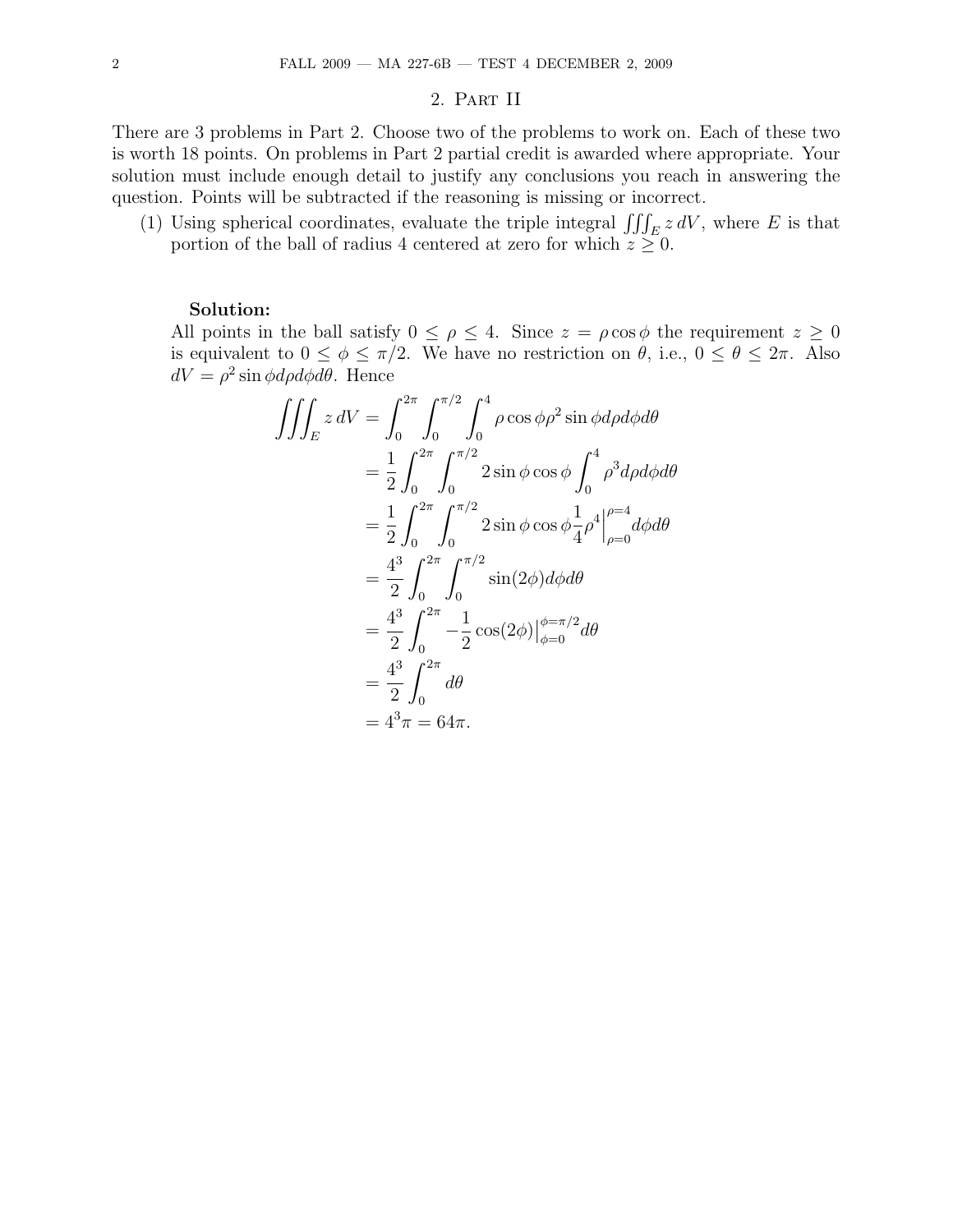(2) Find the work done by the force field  $\mathbf{F} = \langle 3 + 1/x, 1/y \rangle$  on a particle that moves along a line segment from the point  $(1, 1)$  to the point  $(2, 4)$ .

#### First Solution:

Work is given by the line integral  $\int_C \mathbf{F} \cdot d\mathbf{r}$ . A parametrization of C is given by  $\mathbf{r}(t) = \langle 1 + t, 1 + 3t \rangle$  where  $0 \le t \le 1$ . Therefore  $\mathbf{r}'(t) = \langle 1, 3 \rangle$ . Since  $\mathbf{F}(x, y) = \langle 3 + 1/x, 1/y \rangle$  we get  $\mathbf{F}(\mathbf{r}(t)) = \langle 3 + 1/(1 + t), 1/(1 + 3t) \rangle$ . Hence  $\mathbf{F}(\mathbf{r}(t)) \cdot \mathbf{r}'(t) = 3 + 1/(1+t) + 3/(1+3t).$  $\int_C \mathbf{F} \cdot d\mathbf{r} = \int_0^1 (3 + \frac{1}{1+t} + \frac{3}{1+t})$  $\frac{3}{1+3t}$ )dt = 3 + log(2) + log(4) = 3 + 3 log(2).

### Second Solution:

F is conservative with potential  $f(x, y) = 3x + \log(xy)$ . The line integral equals then  $f(2, 4) - f(1, 1) = 6 + \log(8) - (3 + \log(1)) = 3 + 3 \log(2)$ .